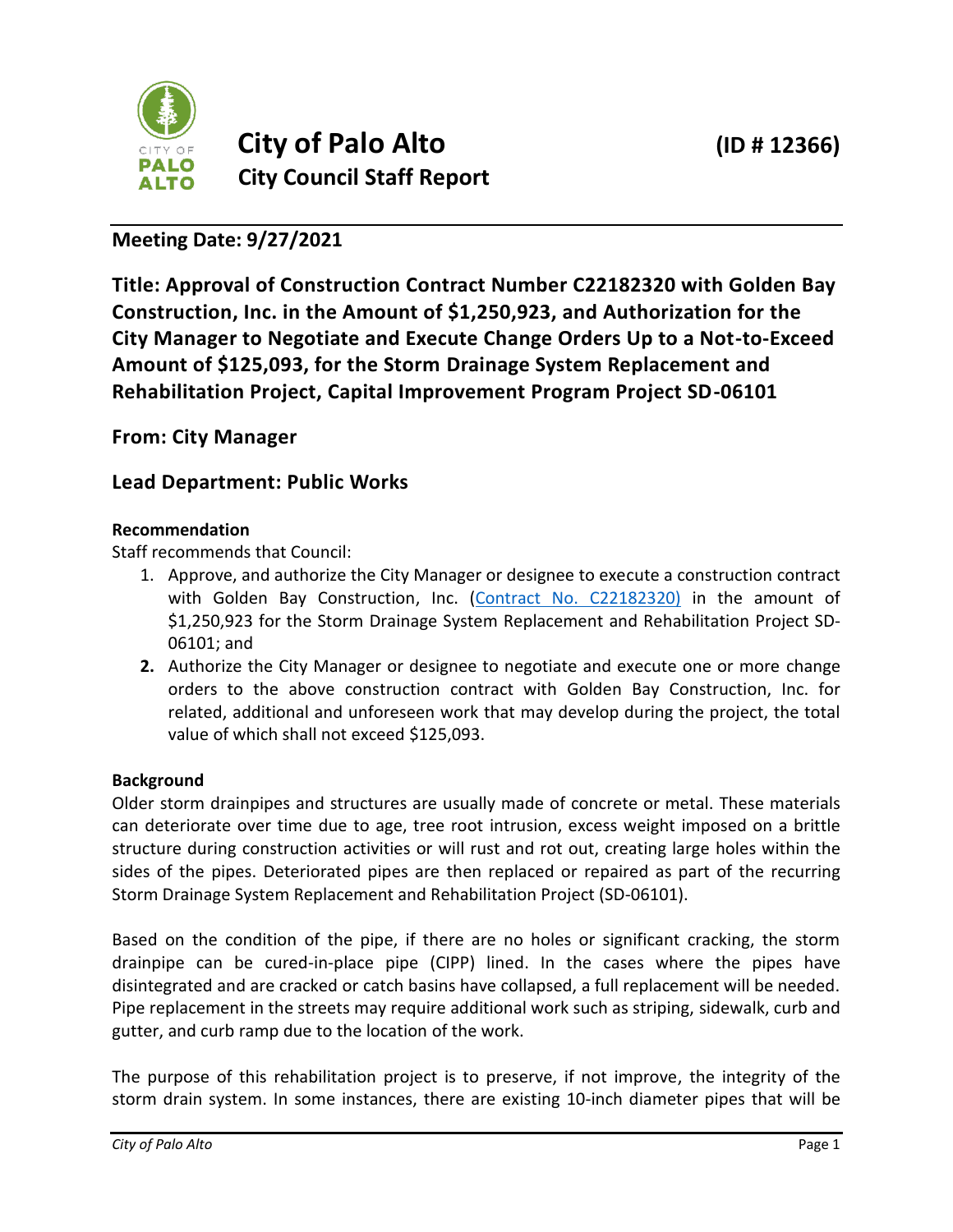upsized to a 12-inch diameter pipe so that they can be properly cleaned. Pipes smaller than 12 inches in diameter cannot be cleaned properly due to the size limits of the available equipment. Rehabilitating and repairing the storm drain system reduces flooding risks by making sure that the storm system is properly maintained and functioning.

This project has been coordinated with Public Works Street Maintenance and Utilities Department. Street cut fees in the amount of \$30,000 will be transferred to the General Fund.

#### **Discussion**

Public Works identifies and tracks the locations of storm drain pipe sections requiring rehabilitation. The last citywide rehabilitation project was completed in 2009. The work under this contract, which will occur at a number of locations throughout the City, includes the replacement of 1,817 linear feet of broken pipe and 2,443 linear feet of pipe to be CIPP lined. The project will also remove and replace 21 catch basins, and four storm drain manholes. Concrete work includes removal and replacement of curb ramps, curb and gutter, and sidewalk.

On July 30, 2021, an Invitation for Bids (IFB) for the Storm Drainage System Replacement and Rehabilitation Project was posted to the City's online bid solicitation web portal, Planet Bids. The bidding period was 25 days, ending on August 24, 2021. Bids were received from five qualified contractors on August 24, 2021, as listed in the attached Bid Summary (Attachment A).

| Bid Name / Number                       | Storm Drainage System Replacement and |
|-----------------------------------------|---------------------------------------|
|                                         | Rehabilitation Project IFB No. 182320 |
| Proposed Length of Project              | 270 Calendar Days                     |
| Number of Bid Packages Downloaded by 31 |                                       |
| <b>Prime Contractors</b>                |                                       |
| Total Days to Respond to Bid            | 25 Calendar Days                      |
| Pre-Bid Meeting?                        | No                                    |
| Number of Bids Received                 | 5                                     |
| <b>Base Bid Price Range</b>             | $$1,250,923 - $1,772,174$             |

#### Summary of Bid Process

The apparent low bidder was selected based upon the base bid with no consideration to the add alternate. The Base Bid prices ranged from \$1,250,923 to \$1,772,174, representing 15% below to 20% above the engineer's estimate, respectively. Staff does not recommend awarding the Bid Alternate.

Staff has reviewed all bids submitted and recommends that the Base Bid totaling \$1,250,923 submitted by Golden Bay Construction, Inc. be accepted and that Golden Bay Construction, Inc. be declared the lowest responsible bidder. The contingency amount of \$125,093, which equals 10 percent of the total contract, is requested for related, additional, but unforeseen work which may develop during the project.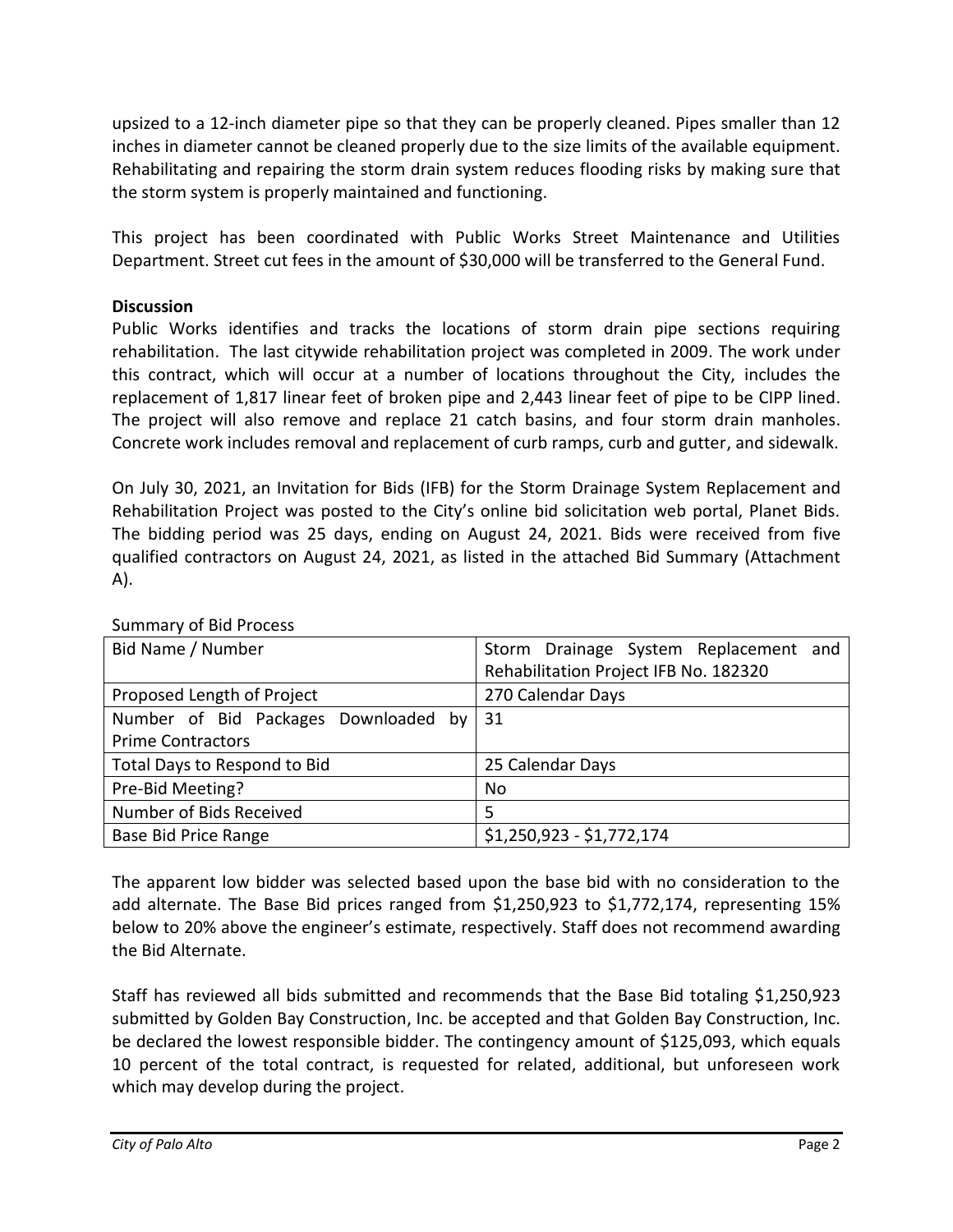Staff reviewed other similar projects performed by the lowest responsible bidder, Golden Bay Construction, Inc., including projects performed for the City and did not find any significant issues with their previous work. Staff also checked with the Contractor's State License Board and confirmed that the contractor has an active license on file.

This contract is on the City's construction contract template, which permits the City to terminate without cause/for convenience by providing written notice to the contractor. In the event the City finds itself facing a challenging budget situation, and it is determined that City resources need to be refocused elsewhere, the City can terminate for convenience. Other options include termination due to non-appropriation of funds or amending the contract to reduce the cost, for example, by reducing the scope of work.

#### **Resource Impact**

Funding for this project is available in the Fiscal Year 2022 Storm Water Management Fund Capital Budget for the Storm Drainage System Replacement and Rehabilitation Project (SD-06101).

#### **Policy Implications**

The project meets the Water Resources Goal N-4 and Policy N-4.14 on improving storm drainage performance by constructing new system improvements where necessary. This project is consistent with the City's Storm Drain Master Plan and its goal to manage urban runoff and protect public health and safety. The recommendations do not represent any changes to existing City policies.

#### **Stakeholder Engagement**

Staff has presented to the Storm Water Management Oversight Committee on the progress of the Storm Drainage System Replacement and Rehabilitation Project. Once the construction contract is awarded, staff will continue to notify and update the Storm Water Management Oversight Committee during construction. Additional public outreach will be completed during construction.

#### **Environmental Review**

This project is categorically exempt from the provisions of the California Environmental Quality Act (CEQA) under Section 15301 (d) (repair, maintenance and/or minor alteration of existing facilities and 15302 (c) (replacement of existing structures) of the CEQA Guidelines and no further environmental review is necessary.

## **Attachments:**

• Attachment A: Bid Summary